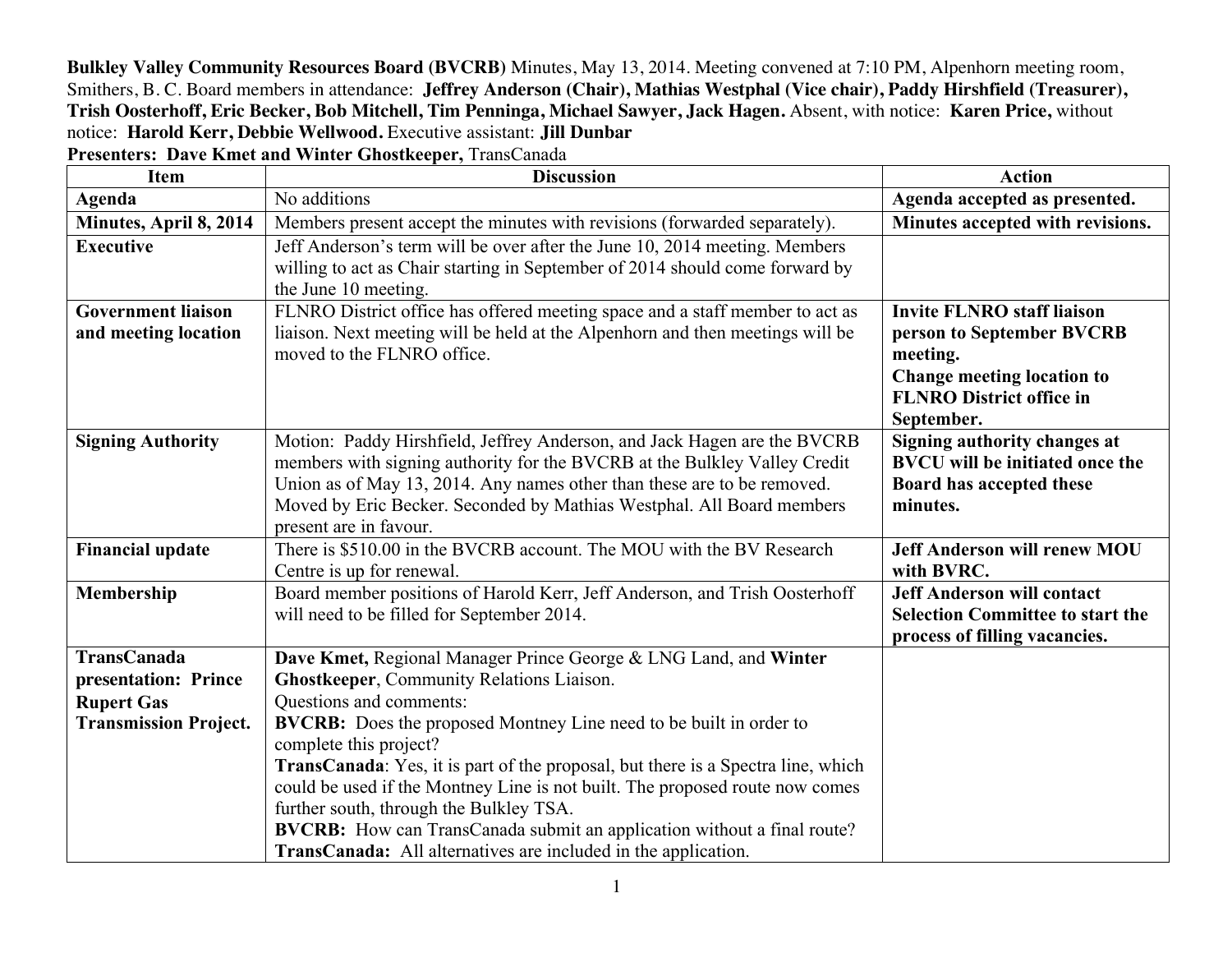| <b>Item</b> | <b>Discussion</b>                                                                   | <b>Action</b> |
|-------------|-------------------------------------------------------------------------------------|---------------|
|             | <b>BVCRB:</b> Where are the compressor stations?                                    |               |
|             | <b>TransCanada:</b> The Middle River station is closest to Smithers. Other stations |               |
|             | will need to be added if Pretonas expands.                                          |               |
|             | <b>BVCRB:</b> Will trees grow back in along the pipeline?                           |               |
|             | <b>TransCanada:</b> The pipeline would be flown once per year, with various         |               |
|             | sensing techniques, to inspect for leaks. Vegetation could grow back but the        |               |
|             | tree canopy could not be allowed to close in over the centre line. A three metre    |               |
|             | wide strip needs to be open down the centre of the line. There is one camp          |               |
|             | proposed, which would be rehabilitated after two years.                             |               |
|             | <b>BVCRB:</b> How much of the pipeline would the camp serve?                        |               |
|             | <b>TransCanada:</b> It would serve for one construction season – one spread. The    |               |
|             | area east of Nilkitkwa Lake would be accessed by a camp 80 km to the East.          |               |
|             | <b>BVCRB:</b> Pipeline would go south of grizzly area but through a core            |               |
|             | ecosystem. It would cross a grease trail, which is likely a protected trail, but    |               |
|             | there may not be a completed report on the trail.                                   |               |
|             | <b>TransCanada:</b> The company may cross it but would restore it. Could walk it    |               |
|             | with GPS.                                                                           |               |
|             | <b>BVCRB:</b> Contact is Ryan Holmes at the local FLNRO District office to find     |               |
|             | out if there are existing data.                                                     |               |
|             | <b>BVCRB:</b> There is a circle route issue in the LRMP.                            |               |
|             | <b>TransCanada:</b> No permanent roads will be built. Quads could not run along     |               |
|             | the line, as pullbacks will be used along the full pipeline. The access             |               |
|             | management strategy differs in different areas, as some communities want to         |               |
|             | have access. Snowmobiles couldn't be stopped for about a decade, until              |               |
|             | vegetation grows in. There will always be a clear path down the centre 3 m.         |               |
|             | Brushing by hand would be used if needed to keep the midline clear. The access      |               |
|             | management strategy is being drafted now.                                           |               |
|             | <b>BVCRB:</b> Do you rely on the 3 m clear centerline for emergency access?         |               |
|             | TransCanada: We create the access if needed, as fire fighters do.                   |               |
|             | <b>BVCRB:</b> How many ruptures have you had?                                       |               |
|             | <b>TransCanada:</b> One or two major ruptures per year, on over 60,000 km of        |               |
|             | pipeline.                                                                           |               |
|             | <b>BVCRB:</b> How many psi would this line run at?                                  |               |
|             | TransCanada: 1140 psi.                                                              |               |
|             | <b>BVCRB:</b> Within 5 km of the camp there are extremely sensitive fisheries at    |               |
|             | Rainbow Alley and the bridge. Mining projects have agreements whereby crew          |               |
|             | can't hunt or fish on the way to camp.                                              |               |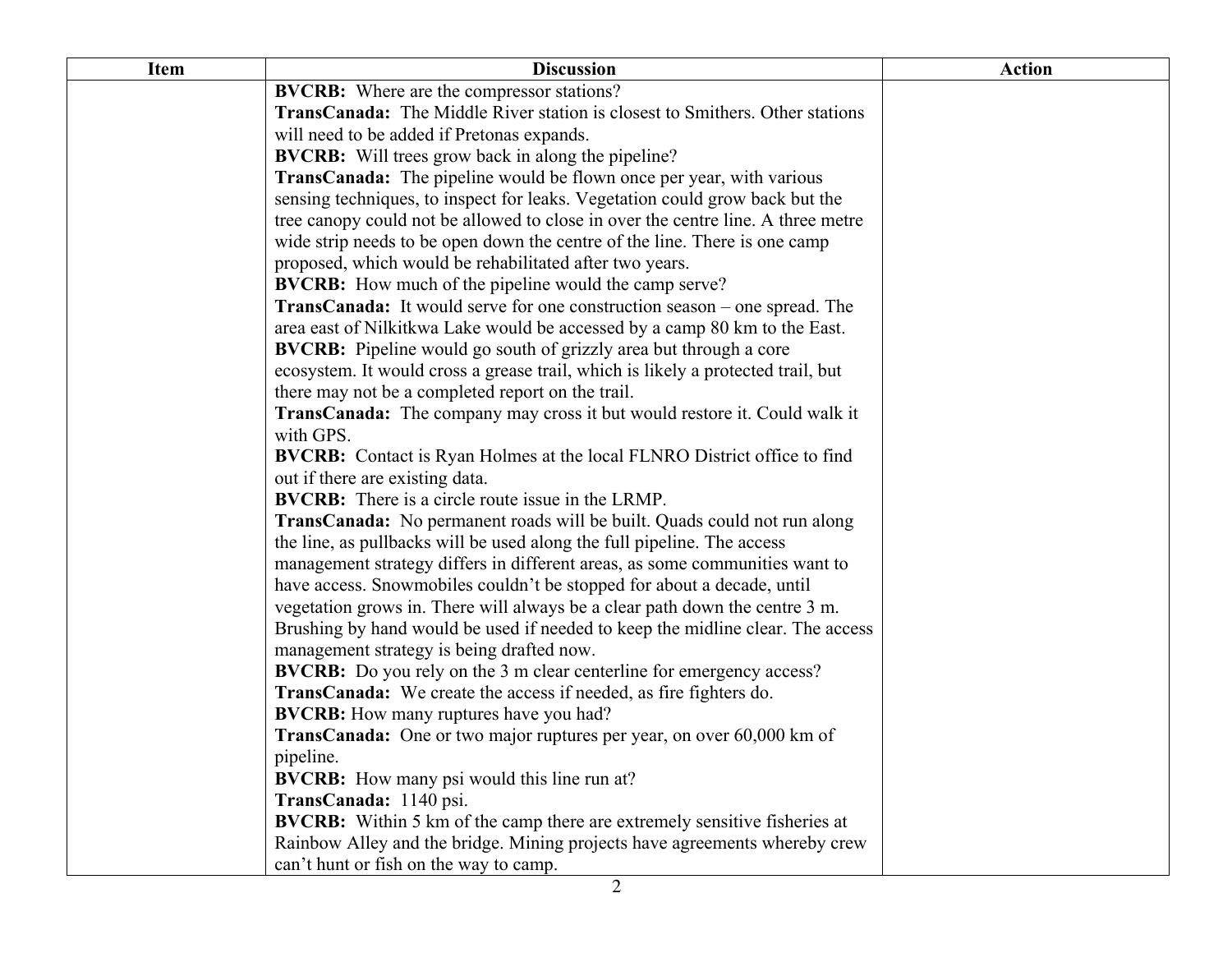| <b>Item</b> | <b>Discussion</b>                                                                      | <b>Action</b> |
|-------------|----------------------------------------------------------------------------------------|---------------|
|             | TransCanada: Crews could fish on days off, but few would do this. No dogs              |               |
|             | or weapons are allowed in camp. We can't control what crews do on time off.            |               |
|             | <b>BVCRB:</b> Is this dry or wet gas?                                                  |               |
|             | TransCanada: This is dry and ready to be used in homes and businesses.                 |               |
|             | <b>BVCRB:</b> In May of 2013 TransCanada applied to start screening under EA. In       |               |
|             | July the EA office terminated the screening.                                           |               |
|             | TransCanada: Federal legislation regarding fisheries changed and no longer             |               |
|             | applied. This is totally a provincial pipeline. There will be an open house in         |               |
|             | Hazelton on June 22 or 23 and the project's environmental lead will be there.          |               |
|             | <b>BVCRB:</b> The Montney Line will be a Federally regulated line. The CEA office      |               |
|             | doesn't have any documentation showing this change.                                    |               |
|             | <b>BVCRB:</b> Is there a table of risks and mitigation measures specific to the        |               |
|             | Bulkley?                                                                               |               |
|             | <b>TransCanada:</b> There is a table but it is not specific to the Bulkley. There are  |               |
|             | common concerns all along the line.                                                    |               |
|             | <b>BVCRB:</b> Is an alteration permit needed before you can disrupt an                 |               |
|             | archeological site?                                                                    |               |
|             | <b>TransCanada:</b> The EA explains how the site would be preserved.                   |               |
|             | <b>BVCRB:</b> There would be very high potential along Nilkitkwa Lake.                 |               |
|             | TransCanada: The mitigation strategy isn't that detailed i.e. not trail by trail.      |               |
|             | <b>BVRCB:</b> Would want to know specifically how impacts, if any, on the core         |               |
|             | ecosystem would be mitigated.                                                          |               |
|             | <b>TransCanada:</b> Will get back to the Board on this.                                |               |
|             | <b>BVCRB:</b> In the EA as a whole were there any issues that would affect the         |               |
|             | project with a significant impact?                                                     |               |
|             | TransCanada: Did not review the EA conclusion but yes, there would be                  |               |
|             | significant impacts; however, with mitigation the pipeline could be built.             |               |
|             | <b>BVCRB:</b> If there are no significant issues then there are no cumulative effects? |               |
|             | <b>TransCanada:</b> Yes – no long-term cumulative effects on land use plan             |               |
|             | objectives. The construction right of way would be $50 - 100$ m wide.                  |               |
|             | <b>BVCRB:</b> Are there measures for bear safety at camp?                              |               |
|             | TransCanada: There is a full program - garbage control etc.                            |               |
|             | <b>BVCRB:</b> We suggest having an open house in Smithers as well as Hazelton.         |               |
|             | <b>TransCanada:</b> There will be an open house in Smithers on June 19. Details        |               |
|             | will be on the TransCanada website.                                                    |               |
|             | <b>BVCRB:</b> Does Spectra have a parallel schedule?                                   |               |
|             | <b>TransCanada:</b> They are about two weeks apart. Details will be in the Interior    |               |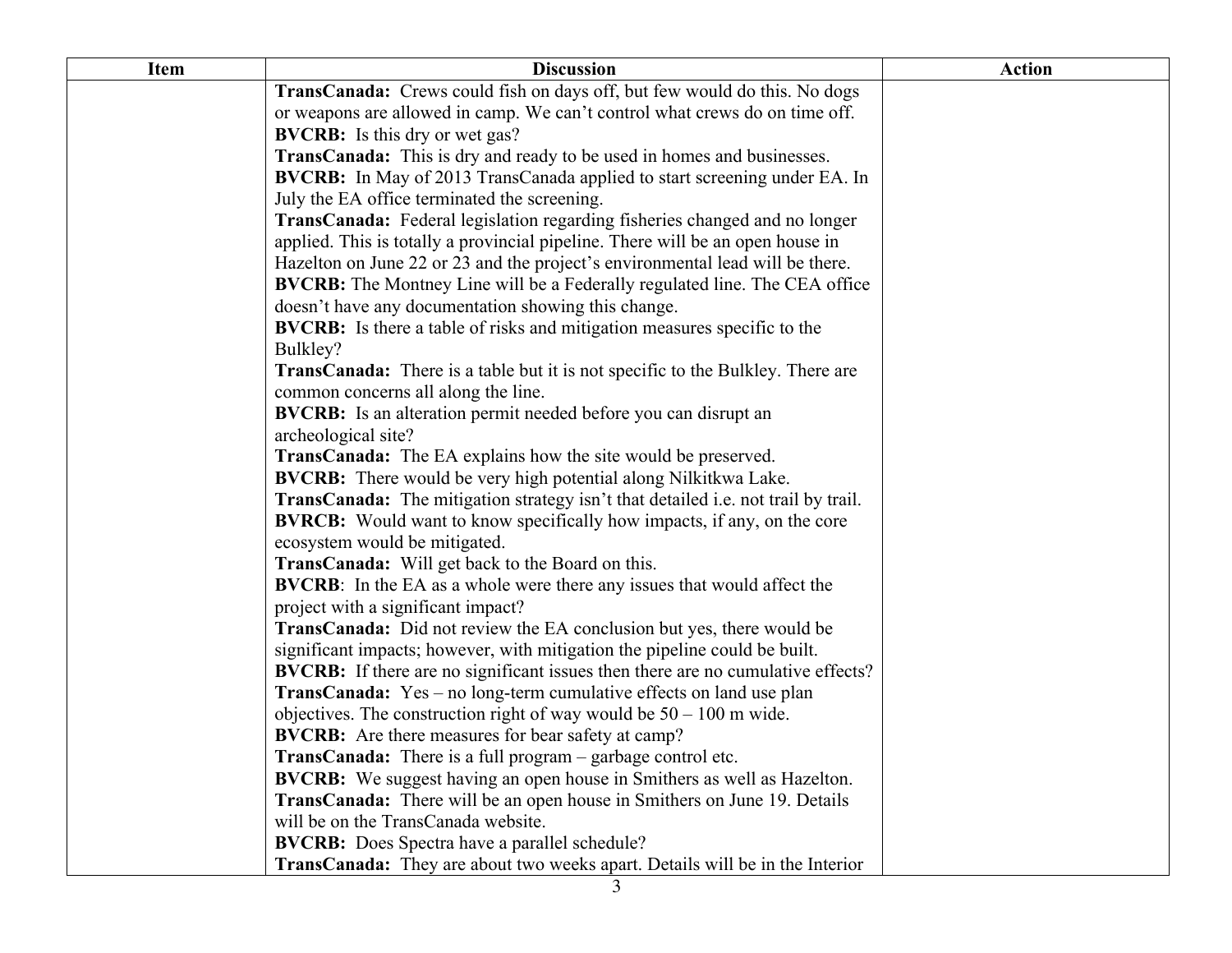| <b>Item</b>                | <b>Discussion</b>                                                                                  | <b>Action</b>                     |
|----------------------------|----------------------------------------------------------------------------------------------------|-----------------------------------|
|                            | News.                                                                                              |                                   |
|                            | <b>BVCRB:</b> Are you committed to not convert to oil?                                             |                                   |
|                            | <b>TransCanada:</b> This application is for shipping LNG. The pipe could be used                   |                                   |
|                            | for oil but the company would have to go through the full approval process.                        |                                   |
|                            | TransCanada: Further questions can be forwarded to Dave or Winter. The EA                          |                                   |
|                            | will be available at the Smithers town office (hard copy) or the Smithers library                  |                                   |
|                            | (electronic) as of May 14. The 45-day public review period will be May 26 to                       |                                   |
|                            | mid-July. TransCanada will email this information to Jeff Anderson.                                |                                   |
|                            | TransCanada: Are there any further comments from the Board?                                        |                                   |
|                            | <b>BVCRB:</b> At the Spectra presentation, the project team was present and that                   |                                   |
|                            | was helpful. Having a spatial image of the TSA would be helpful – an overlay                       |                                   |
|                            | showing grizzly bear areas for example. There was a disconnect between our                         |                                   |
|                            | specific issues such as grizzly bears and the conclusion that there would be no                    |                                   |
|                            | impacts. We need science-based evidence rather than motherhood.                                    |                                   |
|                            | TransCanada: The environmental experts will be at the open house, and                              |                                   |
|                            | Google Earth images will be available.                                                             |                                   |
| <b>In-house discussion</b> | Presentations such as this one could be held as separate meetings, or we could                     | Bob Mitchell will prepare a draft |
| re: TransCanada            | have an additional meeting to catch up on other agenda items.                                      | response to TransCanada, and      |
| presentation               | A response to TransCanada is needed.                                                               | circulate to all members for      |
|                            | Q: How are fisheries values considered? A: Forest Stewardship Plans and                            | review and comment.               |
|                            | legislation takes over. The LRMP expresses broad-brush values but not specific                     |                                   |
| <b>Terms of Reference</b>  | management guidelines.<br>Discussions are ongoing between government and the BVCRB with respect to |                                   |
|                            | how the BVCRB could be more effective in commenting on government                                  |                                   |
|                            | strategies and objectives. If any changes are made, LRMP values would not be                       |                                   |
|                            | affected, but the Terms of Reference might need adjusting. There are                               |                                   |
|                            | opportunities to seek funding to support a Board employee. Should this be                          |                                   |
|                            | considered, a non-profit funder would need to be identified. Government is                         |                                   |
|                            | interested in BVCRB making strategic level comment on land management as it                        |                                   |
|                            | relates to the state of, and impact to, the LRMP values. This would require                        |                                   |
|                            | tapping into existing data to make such comments. Discussions are ongoing as                       |                                   |
|                            | to how government can provide the BVCRB with reports to support this.                              |                                   |
|                            | Discussion: This moves away from the role of looking at LRMP values and                            |                                   |
|                            | advising government. Concerns are that this Board could not cover the whole                        |                                   |
|                            | Skeena region, a volunteer group could not provide this kind of advice, it would                   |                                   |
|                            | be difficult to find an employee, and things become difficult to manage when                       |                                   |